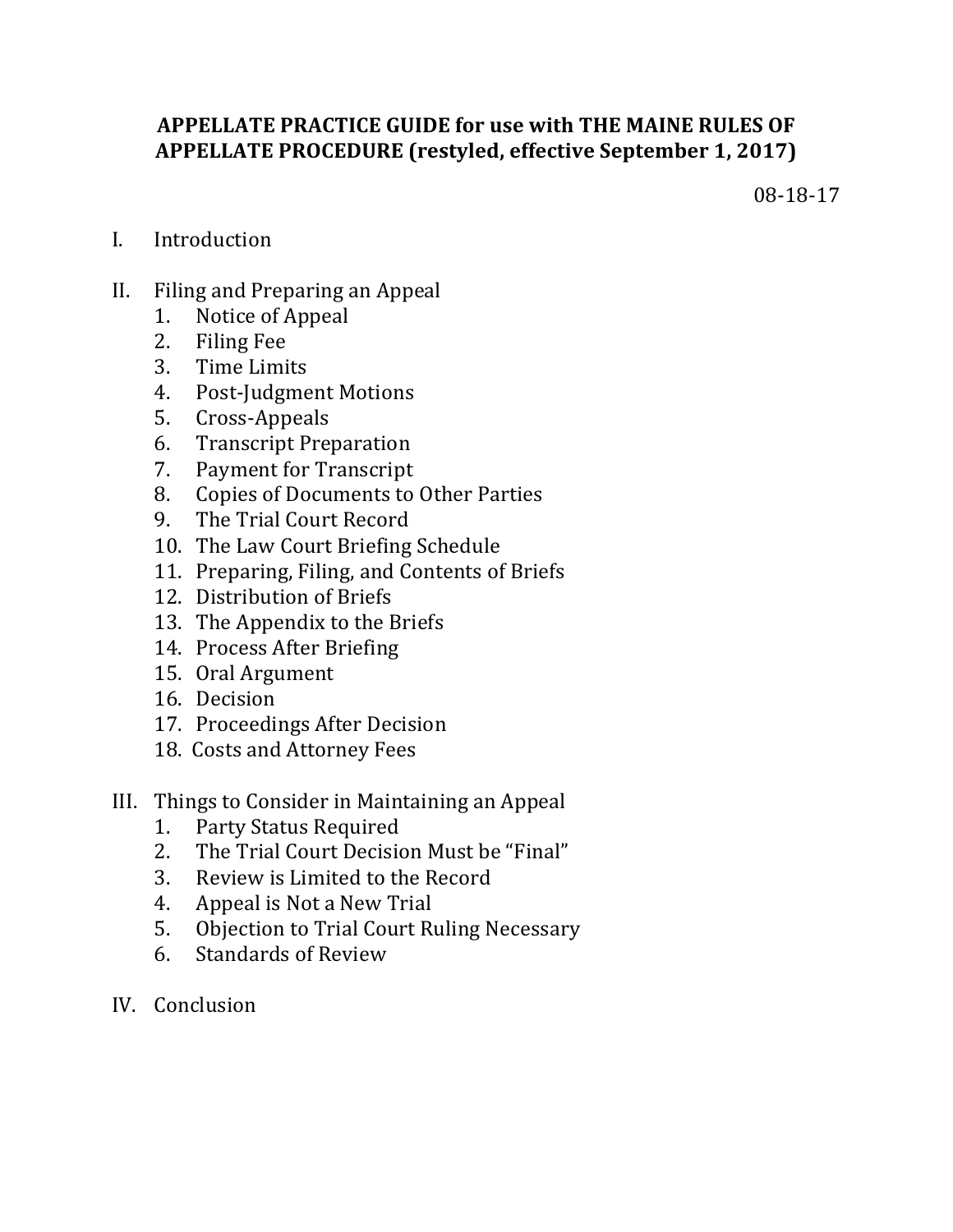### **I. INTRODUCTION**

This document outlines the steps necessary to file, present, and defend an appeal before the Maine Supreme Judicial Court, which is called the Law Court when it considers appeals from trial court or administrative agency decisions or questions certified from the federal courts. This document references the court rule or rules related to each step in the appeal process.

Basic principles for appeals are discussed for relatively common cases such as divorces and parental rights matters; final protection from abuse judgments; criminal cases; and contract, negligence, damages, real estate, and debt collection claims. This is a very general outline of rule and practice requirements to maintain an appeal. The Rules themselves should be read carefully to assure proper compliance with the Rules in specific instances. This guide does not discuss appeals from District Court decisions in Forcible Entry and Detainer (M.R. Civ. P. 80D) and Small Claims (M.R. Civ. P. 80L) actions, because those appeals must be presented to the Superior Court. See M.R. Civ. P. 76C-76G. Likewise, this guide does not discuss initial consideration of appeals from local government and state agency decisions, most of which are presented, first, to the Superior Court. *See* M.R. Civ. P. 80B, 80C. However, once such appeals have been resolved by the Superior Court, the procedures for appeal to the Law Court follow the practices discussed in this guide.

## **II. FILING AND PREPARING AN APPEAL**

Each trial court decision that is a final judgment, subject to appeal, will result in a written order signed or initialed by the trial judge. Even a decision stated orally in the courtroom at the conclusion of a hearing, or a verdict rendered by a jury, will also appear as a written order. The nature of those orders can vary anywhere from a brief entry with one or two boxes checked and the judge's signature or initials on a court form, to a decision of 50 pages or more. A party to the case has a right to receive a copy of the written order that constitutes the court's final judgment.

An appeal from a decision of the trial court proceeds through the following steps:

**(1)** Notice of Appeal. An appeal is initiated by filing with the trial **court that issued the decision** being challenged a notice of appeal, M.R. App.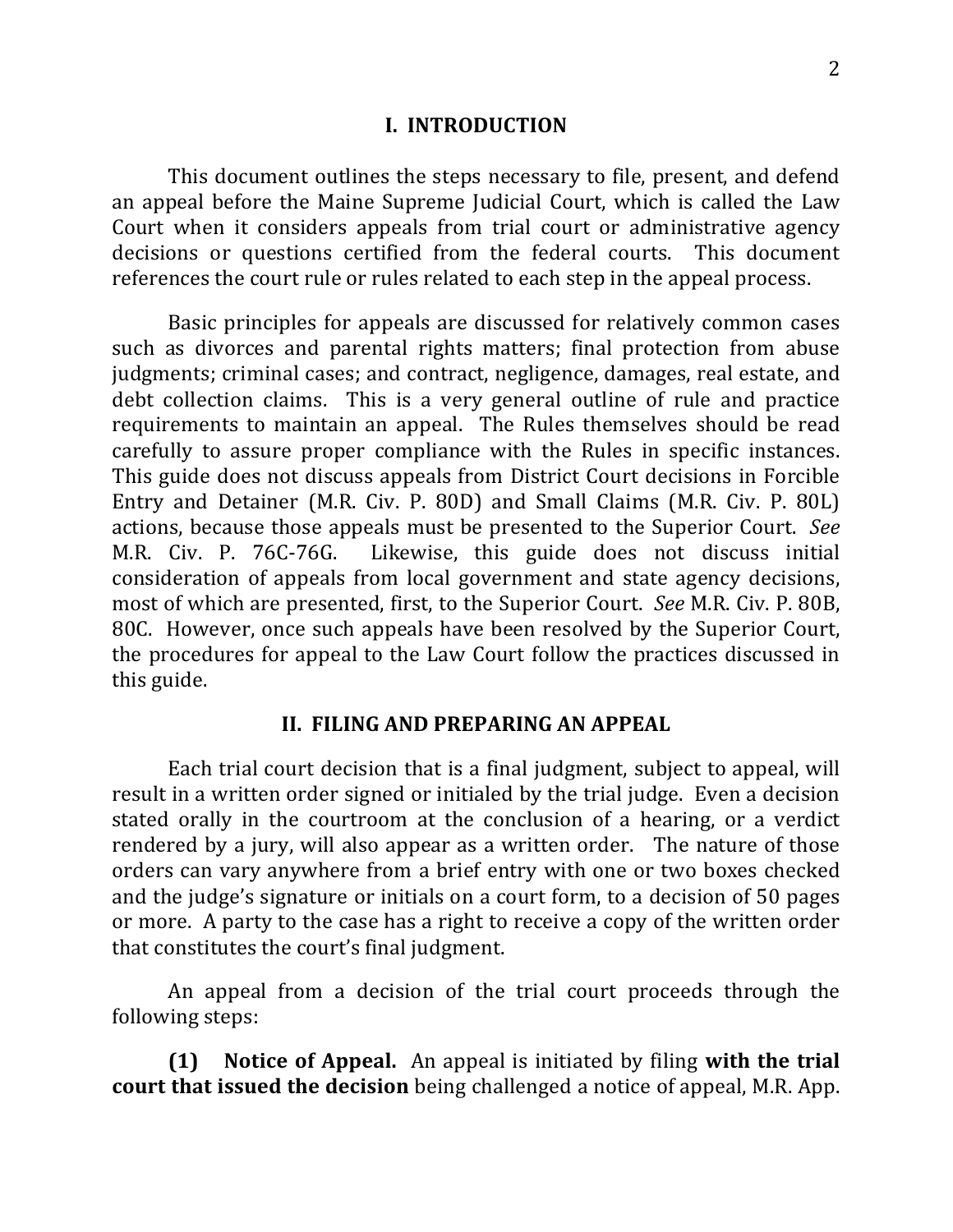P.  $2A(b)(1)$ , and, in most cases, a transcript order form, M.R. App. P.  $2A(d)$ . The notice of appeal must be signed by a party or the party's attorney and filed at the proper trial court clerk's office. A notice of appeal form may be obtained from the trial court clerk. The notice of appeal form and related information may also be obtained through the Maine Judicial Branch website, http://www.courts.maine.gov/. Paper copies of the notice of appeal form must be signed and filed with the trial court to commence the appeal.

**(2) Filing Fee.** No filing fee is required for criminal appeals. A party filing a civil appeal must pay the appeal filing fee, M.R. App. P.  $2A(c)(1)$ , currently \$175, to the trial court clerk. A party who cannot afford to pay the filing fee may seek a waiver of the fee by filing **with the trial court** an application to proceed without payment of fees. *See* M.R. Civ. P. 91(f). A fee waiver request will be decided by the trial court.

**(3) Time Limits.** Most appeals must be filed within 21 days after **the judge's order is entered in the docket.** M.R. App. P.  $2B(b)(1)(b)$ (criminal); M.R. App. P.  $2B(c)(1)$  (civil). Extradition order appeals must be filed within **7 days**. M.R. App. P. 2B(b)(3). The entry of the order into the docket may occur on the date of the judge's written or oral decision or the jury's verdict, or shortly thereafter. An appeal is valid even if it is filed after a decision is announced but before the order confirming the decision is entered in the docket. M.R. App. P.  $2B(a)(1)$ .

An appeal will be dismissed if it is filed after the 21-day deadline. An extension of time to file an appeal may be granted, but only upon a showing of good cause, meaning a good excuse for the filing delay. A request to extend the time to file the appeal **must be presented to the trial court**. M.R. App. P.  $2B(d)$ . The extension of time may not exceed 21 days from expiration of the original deadline, M.R. App. P.  $2B(d)(1)$ , except in the rare case when a court clerk does not send a notice of judgment to the party, M.R. App. P.  $2B(d)(2)$ .

**(4) Post-Judgment Motions.** A timely post-judgment motion for further findings of fact, a new trial, or reconsideration or amendment of the judgment will generally stay the deadline for filing an appeal until the motion is decided by the trial court. See M.R. App. P. 2B(b)(2), (c)(2), for a listing of such motions in the trial court. Appeals must be filed within 21 days after decision on the motion. To accommodate trial court consideration and decision of such motions, the file is retained in the trial court for at least 28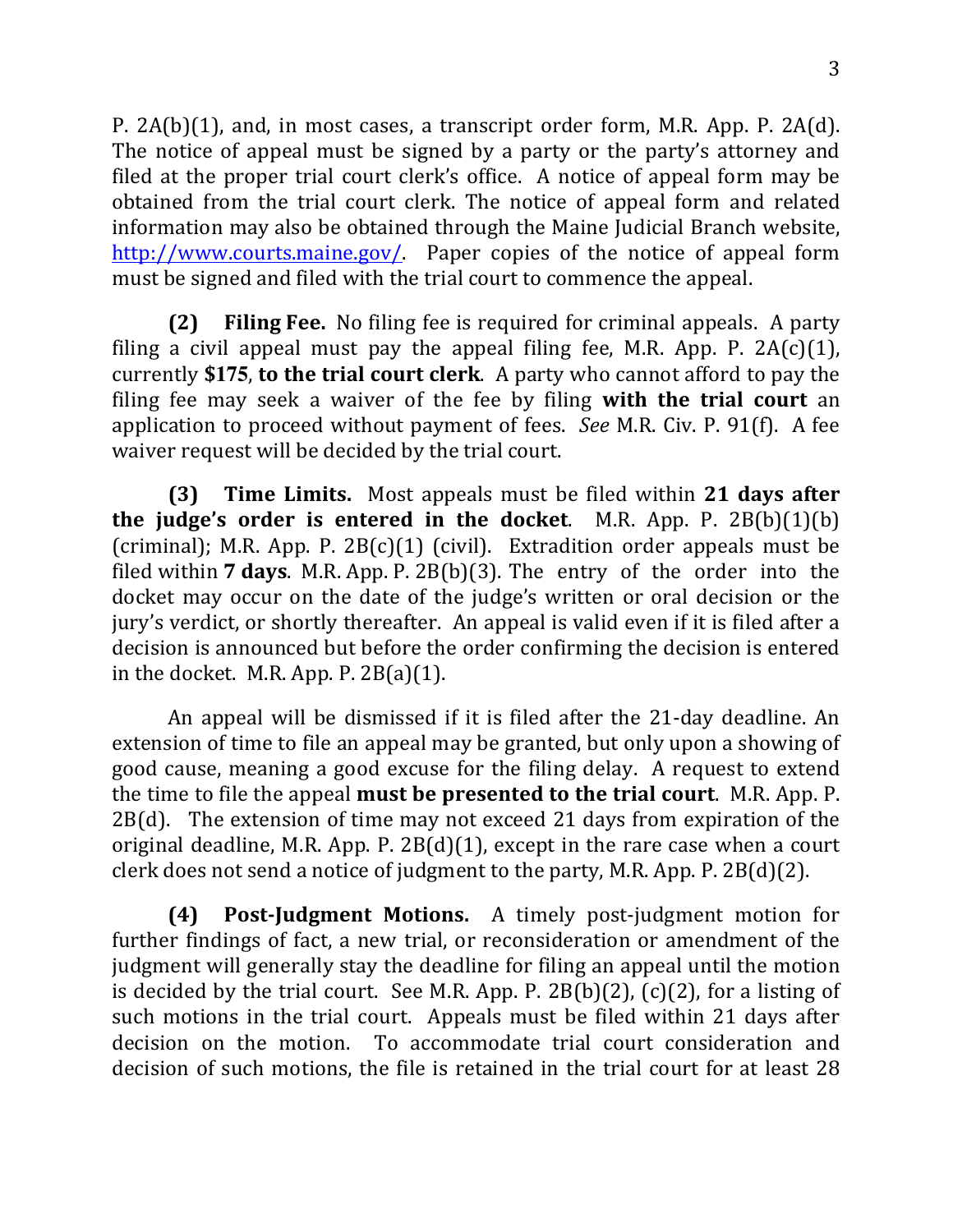days following the filing of a notice of appeal, and if a post-judgment motion is filed, until decision on the motion. M.R. App. P.  $6(a)(1)$ ,  $(2)$ .

**(5) Cross-Appeals.** After one party in a civil case files an appeal, any other party may file a cross-appeal to argue for some change to the trial court decision. M.R. App. P.  $2C(a)(1)$ . A cross-appeal must be filed within the time for filing an appeal or within 14 days after the timely filing of the first notice of appeal, whichever happens last. M.R. App. P.  $2C(a)(2)$ . A party who does not file a cross-appeal cannot obtain a change in the trial court's judgment. Arguing for such a change in an appellee's brief is not sufficient to merit a change if no cross-appeal has been filed. However, an appellee may properly argue, as a matter of law, that a trial court judgment should be affirmed for reasons different than stated in the trial court decision.

When more than one party appeals, the party who filed the first notice of appeal is considered the "appellant," and the party who filed a later notice of appeal is considered an "appellee" (as well as a "cross-appellant"), even though the "appellee" also seeks to change the trial court's decision, M.R. App. P.  $2C(a)(3)$ .<sup>1</sup>

**(6) Transcript Preparation.** Virtually all contested hearings in a courtroom are recorded. However, the court does not prepare written transcripts of court proceedings for appeal. The parties are responsible for **ordering and paying for transcripts needed for an appeal.** In criminal appeals, there is a standard transcript that will be prepared upon a request for a transcript with the filing of an appeal. M.R. App. P.  $5(b)(1)(A)$ . There is no standard transcript in a civil case.

If the appeal asserts that the court's findings of fact are not supported by evidence in the record, a transcript of all or most of the trial proceedings is usually necessary to address these issues. *See* M.R. App. P. 5(b)(2)(A). When no transcript or an incomplete transcript is provided, the Law Court may assume that the record supports the fact-findings and discretionary choices, including remedies, ordered by the trial court.

 $\overline{a}$ 

<sup>&</sup>lt;sup>1</sup> When the parents of a minor child are separately represented in an action by the State or another third party involving parental rights to their child or children, and each parent appeals the trial court's judgment in the action, each parent may be considered an appellant. M.R. App. P. 2C(c). Similarly, jointly tried criminal defendants would each be considered an appellant in separately filed appeals from the judgments of conviction.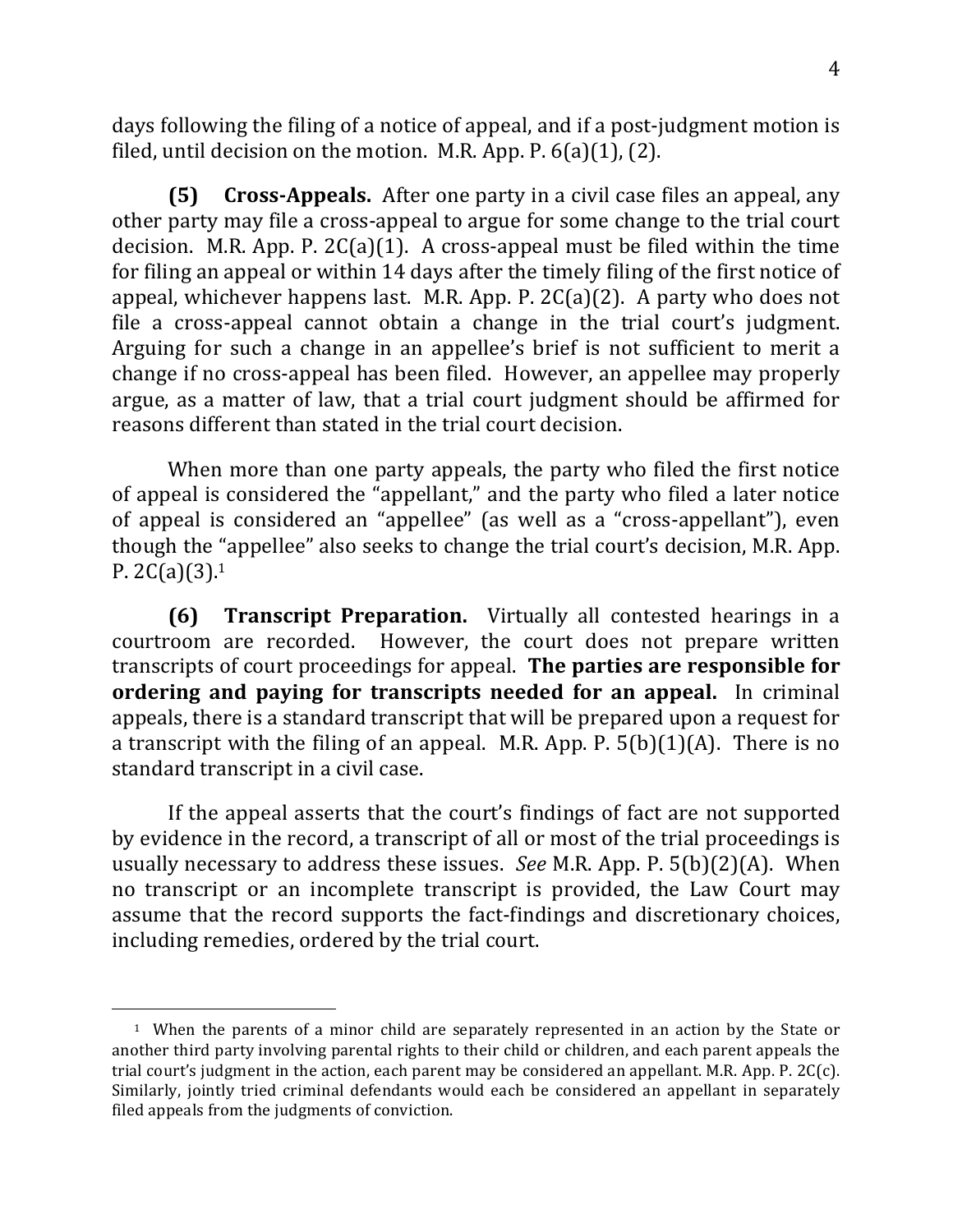**(7) Payment for Transcript.** After the transcript order is filed with the notice of appeal, the other parties to the appeal have  $7$  days to order additional portions of the transcript. M.R. App. P.  $5(b)(1)(A)$ , (2)(A). Within 7 days after filing the notice of appeal, the party filing the appeal must make satisfactory arrangements to pay for the ordered transcript, or else the transcript order may be canceled and the appeal will proceed without a transcript. M.R. App. P.  $5(b)(2)(B)$ .

Defendants in criminal cases and parties in civil child protective cases who qualify for court-appointed counsel may have the cost of the transcript on appeal paid as an expense of the Maine Commission on Indigent Legal Services. M.R. App. P.  $5(b)(1)(B)$ ,  $(2)(B)(ii)$ . In the limited circumstances addressed in M.R. Civ. P. 91(f)(2), a court recording of a hearing may be utilized instead of a transcript.

**(8)** Copies of Documents to Other Parties. Copies of the notice of appeal, the transcript order form, the briefs, and any document filed with any court in connection with an appeal **must be sent to each other party to the appeal** by mailing a copy to that party or the party's lawyer, if the party has a lawyer representing him or her. M.R. App. P.  $2A(b)(1)$ ; M.R. Civ. P.  $5(a)$ .

**(9) The Trial Court Record.** After the filing of the notice of appeal, the trial court record will be retained in the trial court for 28 days to allow for trial court consideration of timely filed post-judgment motions. After 28 days, or a later time after trial court decision on a post-judgment motion, the clerk of the trial court will send the record to the Law Court. M.R. App. P.  $6(a)(1)$ ,  $(2)$ . The trial court record includes the trial court file containing every pleading, order, or other document related to the case and filed in the trial court, plus a copy of the docket entries. The record will include trial exhibits that are print or digital documents or photographs, but, unless a special request is made, the record sent to the Law Court may not include bulky documents or tangible objects that were exhibits, such as voluminous reports, computers, weapons, drugs, clothing, items subject to chemical or biological testing, or containers of liquids. M.R. App. P.  $6(b)$ .

When an appeal involves a challenge to a trial court decision on an appeal from a state or local administrative agency, the trial court's record will include the record from the state or local agency proceeding that was presented to the trial court, in addition to the record created in the trial court.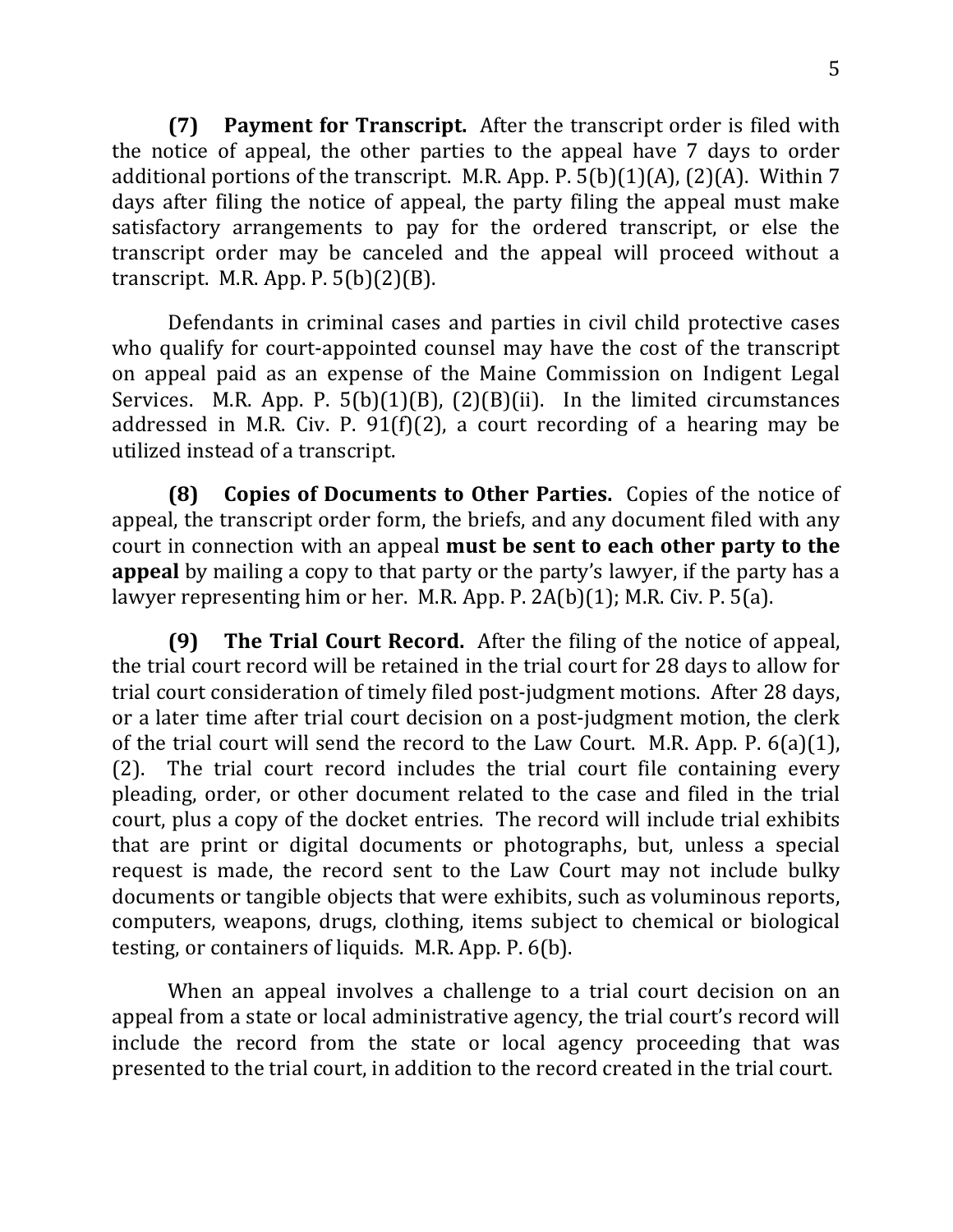**(10) Law Court Motion Practice.** An appeal before the Law Court may involve motion practice, such as motions to dismiss, to continue, for oral argument, and to enlarge the time for filing. *See* M.R. App. P. 10, 11(a)(2),  $12A(b)(1)$ . Such motions must be submitted in a particular format, M.R. App. P. 10(d), and must "state with particularity the grounds" for the motion and must "set forth the order or relief sought," M.R. App. P.  $10(a)(1)$ . Responses to motions must be filed within 7 days, but the Law Court also may act upon a motion without waiting for a response. M.R. App. P.  $10(c)$ . An attorney seeking a delay of more than 7 days must notify his or her client of such a motion. M.R. App. P.  $10(a)(2)$ .

**(11) The Law Court Briefing Schedule.** When the transcript is filed with the Law Court, or when the record from the trial court is received if no transcript is ordered, the Clerk of the Law Court will send to each party to the appeal a notice stating the dates by which the appellant's brief, the appellee's brief, the appendix, and any appellant's reply brief must be filed. M.R. App. P. 7(a). This notice will have on it a Law Court docket number, which is different from any trial court docket number. Only the Law Court docket number should be used in all filings with the Law Court. The briefing schedules for particular case types are set by M.R. App. P.  $7(b)(1)$  and  $(2)$ .

**(12)** Preparing, Filing, and Contents of Briefs. The case name on the brief should be the same as the case name in the trial court, regardless of which party files the appeal. The rules for briefs, including directions regarding form, content, and organization, appear in M.R. App. P. 7A. A brief must be signed by the person indicated as the drafter of the brief.

A principal brief may not exceed 40 pages or 10,000 words without permission from the Law Court. M.R. App. P. 7A(f)(1). Although the  $40$ -page or 10,000-word limit indicates an outside limit, the great bulk of the briefs filed range in length from 15 to 30 pages, and many briefs of less that 15 pages are received. The appellee's brief must follow the same form as the appellant's brief, but it need not include a statement of the issues or the facts of the case, unless the appellee wishes to state the issues or facts differently than they were stated by the appellant.

An appellant may file a reply brief limited to addressing new arguments or issues raised in the appellee's brief. A reply brief may not exceed 15 pages or 4,500 words without prior approval from the Law Court. M.R. App. P.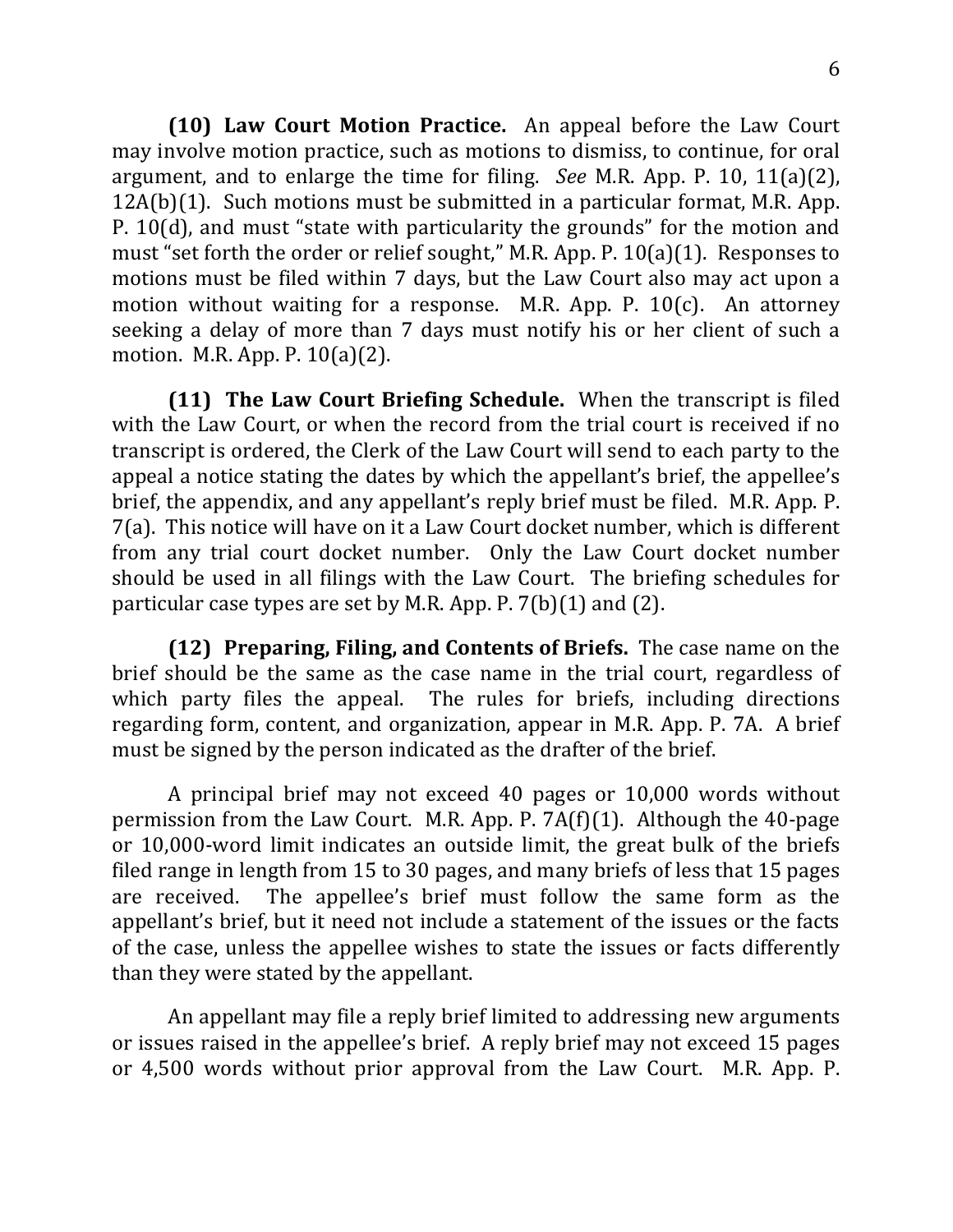$7A(f)(1)$ . Different length limits are set for principal and reply briefs for cases involving cross-appeals. M.R. App. P.  $7A(f)(1)$ .

Briefs may discuss any source and cite any appropriate authority for the arguments in the brief. Briefs may not discuss facts or attach documents about facts that are not part of the record that was considered by the trial court. Also, M.R. App. P.  $7A(a)(2)$  prohibits inclusion in briefs of certain information or images that may violate important personal privacy rights.

**(13)** Distribution of Briefs. Ten print copies of each brief must be filed with the Clerk of the Law Court. M.R. App. P. 7A(i)(1). **Two print copies** of each brief must be mailed or otherwise delivered to each other party to the appeal. M.R. App. P.  $7A(i)(1)$ . One electronic copy of each brief, in native .pdf format, must be emailed to the Clerk of the Law Court, with copies emailed to the other parties to the appeal. M.R. App. P.  $7A(i)(2)$ .

**(14) The Appendix to the Briefs.** The appendix to the briefs includes copies of important documents from the trial court record. Except for child protection cases, the appellant is responsible for preparing and filing the appendix to the briefs. M.R. App.  $P. 8(a)$ .

**Eight copies** of the appendix must be filed with the appellant's brief unless the parties agree to file the appendix at a later time, but no later than the filing deadline for the appellee's brief. M.R. App. P.  $8(b)(1)$ . If the appendix consists of 20 pages or fewer, it may be bound and filed with the appellant's brief. M.R. App. P.  $8(k)(1)$ . A longer appendix must be bound and filed separately. No appendix may be longer than a single volume of  $150$ pages, printed on both sides of the page, without prior approval of the Court. M.R. App. P.  $8(k)(5)$ .

Contents of the appendix **that are mandatory for all appeals** are specified in M.R. App. P.  $8(d)$ . Contents that are mandatory for particular types of appeals are specified in M.R. App. P. 8(e). **The rule specifies the** order in which the mandatory documents must appear in the appendix. Rule  $8(g)$  prohibits inclusion in the appendix of certain information or images that may violate important personal privacy rights. Significant disregard for the required ordering of documents in the appendix, of for the required inclusion or exclusion of certain documents or information in the appendix, has on occasion resulted in orders to refile the appendix with documents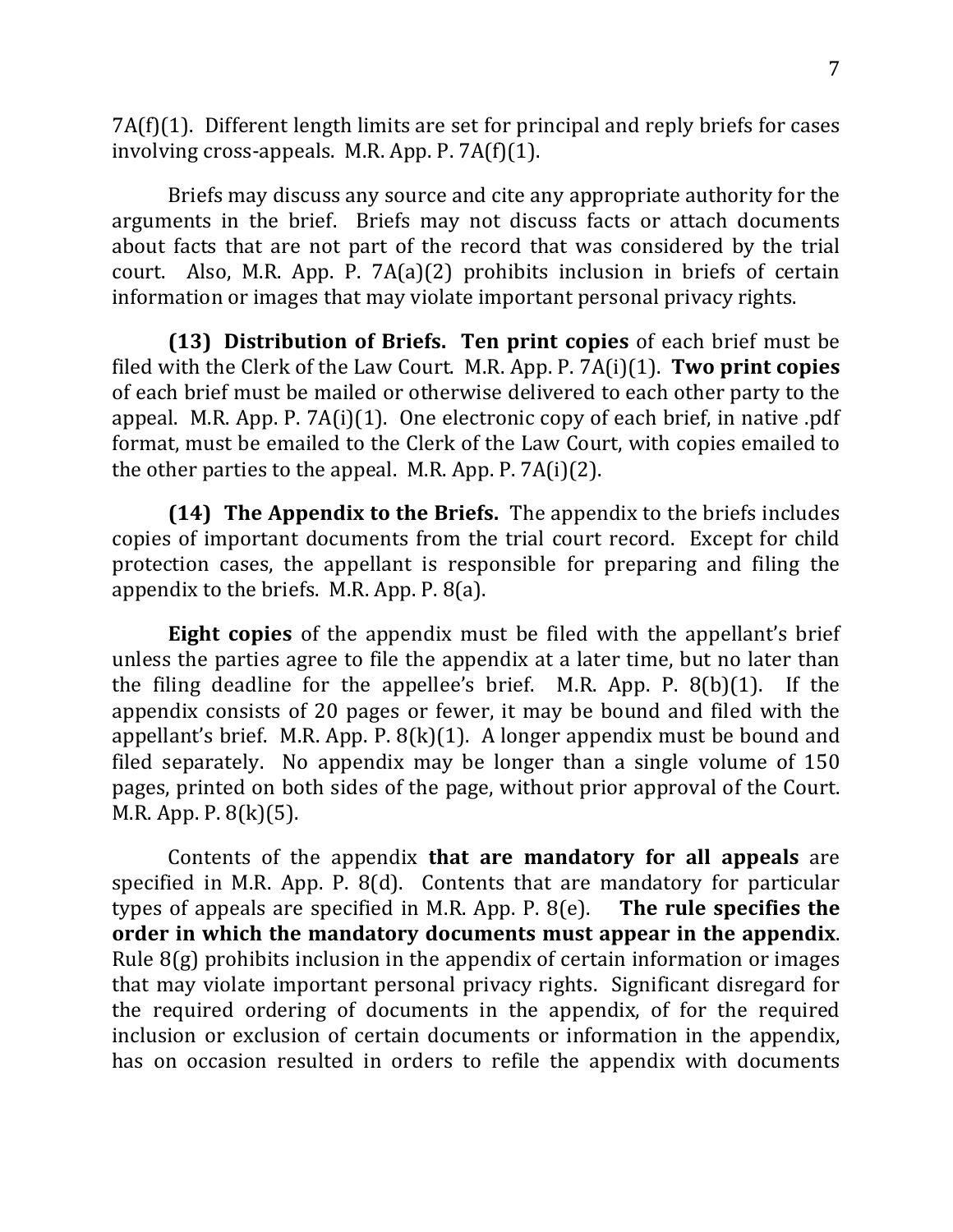appearing in the required order or resulted in dismissal of an appeal for disregard of Rule 8.

**(15) Process After Briefing.** The parties to the appeal will be notified if the appeal will be considered "on the briefs" or if the parties will be asked to appear before the justices to present oral argument. If the appeal is set for consideration on the briefs, the parties do not need to do anything else. If the appeal is set for oral argument, the Clerk will notify the parties of the specific date, time, and place of the argument. Attention to the place of the argument is important. Approximately half of the oral arguments each year are conducted in Portland, and half are conducted in Augusta, Bangor, and other locations. 

**(16) Oral Argument.** At oral argument, the parties are allowed to state their positions and then respond to questions from the justices. Each side may have up to 3 minutes exempt from questions at the start of the argument. Each side is allotted up to 15 minutes for oral argument. M.R. App. P. 11(b). Many appellants divide their time, requesting approximately 12 minutes to present their opening argument and reserving up to 3 minutes for an opportunity to rebut the appellee's argument. There is no rebuttal time for appellees.

**(17) Decision.** A decision in an appeal may be published any time from one day up to a year or more after the appeal is argued or considered on the briefs. Most decisions are published within three months of the date of the Law Court's initial consideration of the appeal.

**(18) Proceedings After Decision.** After the decision on an appeal is issued, the parties have 14 days to file, on limited grounds, a motion for reconsideration. M.R. App. P. 14(b). After that time, the Law Court issues a "mandate" indicating the outcome of the appeal, i.e., whether the trial court's decision is vacated or affirmed and whether further proceedings are necessary. M.R. App. P. 14(a). When the mandate issues, the case file is returned to the trial court. The trial court resumes authority over the case, either to enforce the terms of any judgment that is affirmed or to proceed as directed by the Law Court in the case of a judgment that is vacated.

**(19) Costs and Attorney Fees.** In civil cases, the Law Court may also order that costs on the appeal must be paid to the prevailing party by the nonprevailing party. M.R. App. P. 13. Costs do not include attorney fees but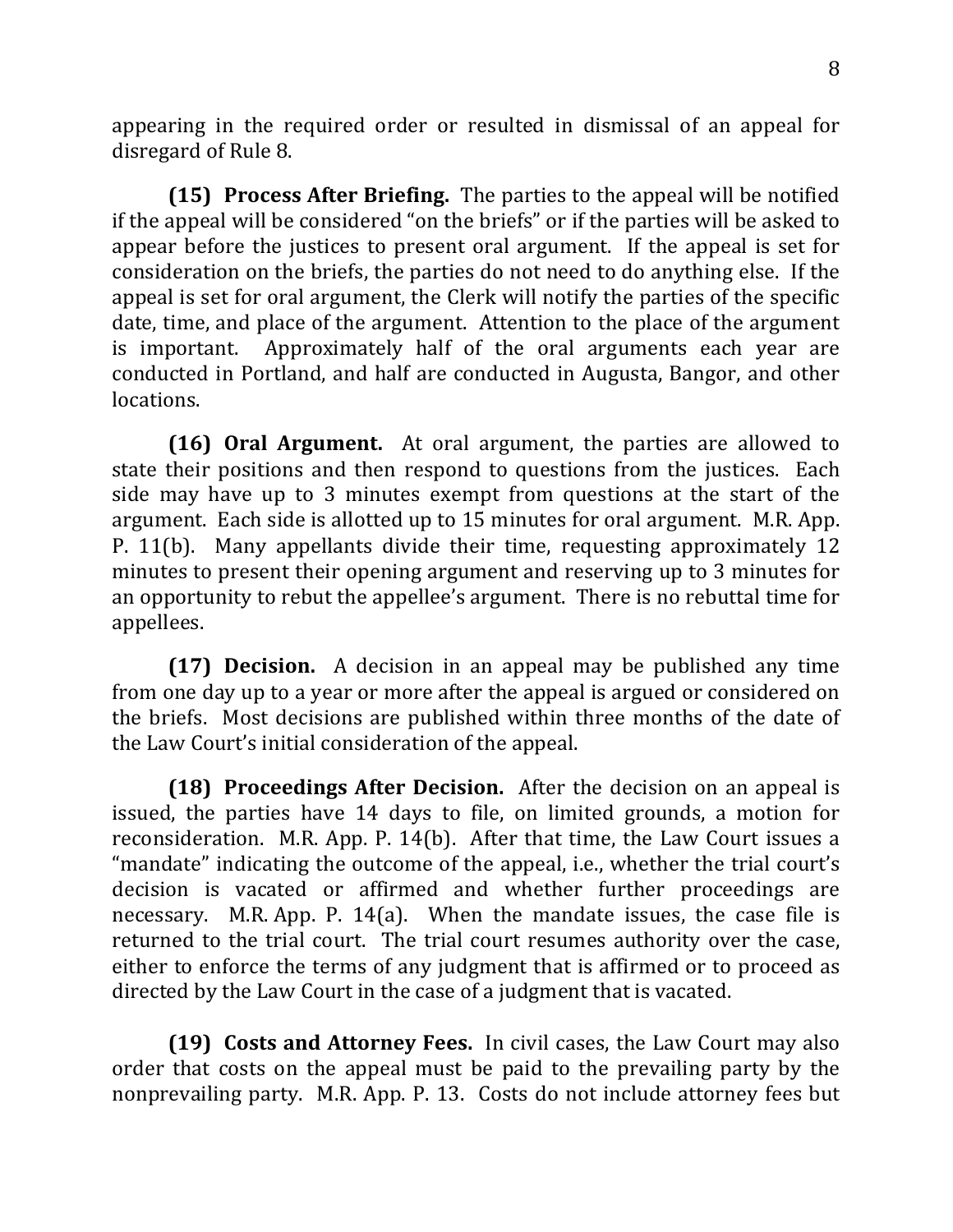do include other out-of-pocket expenses such as the expenses of producing the briefs and the appendix and filing the appeal. Occasionally, when authorized by statute or when the Law Court determines that an appeal was frivolous, the Law Court may order payment of attorney fees or award a sum toward attorney fees on appeal. M.R. App. P. 13(f).

# **III. THINGS TO CONSIDER BEFORE APPEALING A DECISION**

In considering an appeal, several points are important:

**(1) Party Status Required**. To appeal, you must have been a "party" to the trial court proceeding—that is, a plaintiff, a defendant, or, occasionally, an intervenor. M.R. App. P. 2A(b); M.R. Civ. P. 24. Subject to a few exceptions, those who were not parties to the trial court proceeding do not have a right to appeal.

**(2) The Trial Court Decision Must Be "Final."** Appeals generally may be taken only from "final" decisions—that is, decisions (also called judgments) that resolve all pending claims leaving nothing else for the trial court to do in the case. Appeals generally are not allowed from interim trial court decisions or rulings that determine rights while the case is pending in the trial court but do not finally decide the case.

Subject to limited exceptions, there is no immediate right of appeal from rulings that, for example, (i) admit or exclude evidence; (ii) decide that some claims or issues will be tried while others will not be tried; (iii) resolve a pretrial dispute about discovery, disclosure of information, or evidence; or (iv) are characterized as "preliminary," "interim," "temporary," or are otherwise issued during the course of the proceeding but before a final decision. Once a final decision is made, a party may appeal from any earlier ruling that may have affected the final judgment and was properly opposed or objected to before the ruling was made. M.R. App. P.  $2B(b)$ , (c).

**(3) Review is Limited to the Record.** Decision-making on an appeal is based on the "record" developed in the trial court. M.R. App. P. 5, 6. Oral testimony, oral arguments, and oral rulings by the judge are part of the record. These oral statements will be considered on appeal only if the trial court hearing was recorded and a transcript is prepared and presented to the Law Court on appeal. The party filing the appeal is usually responsible for ordering and paying for the transcript. M.R. App. P.  $5(b)$ . The transcript must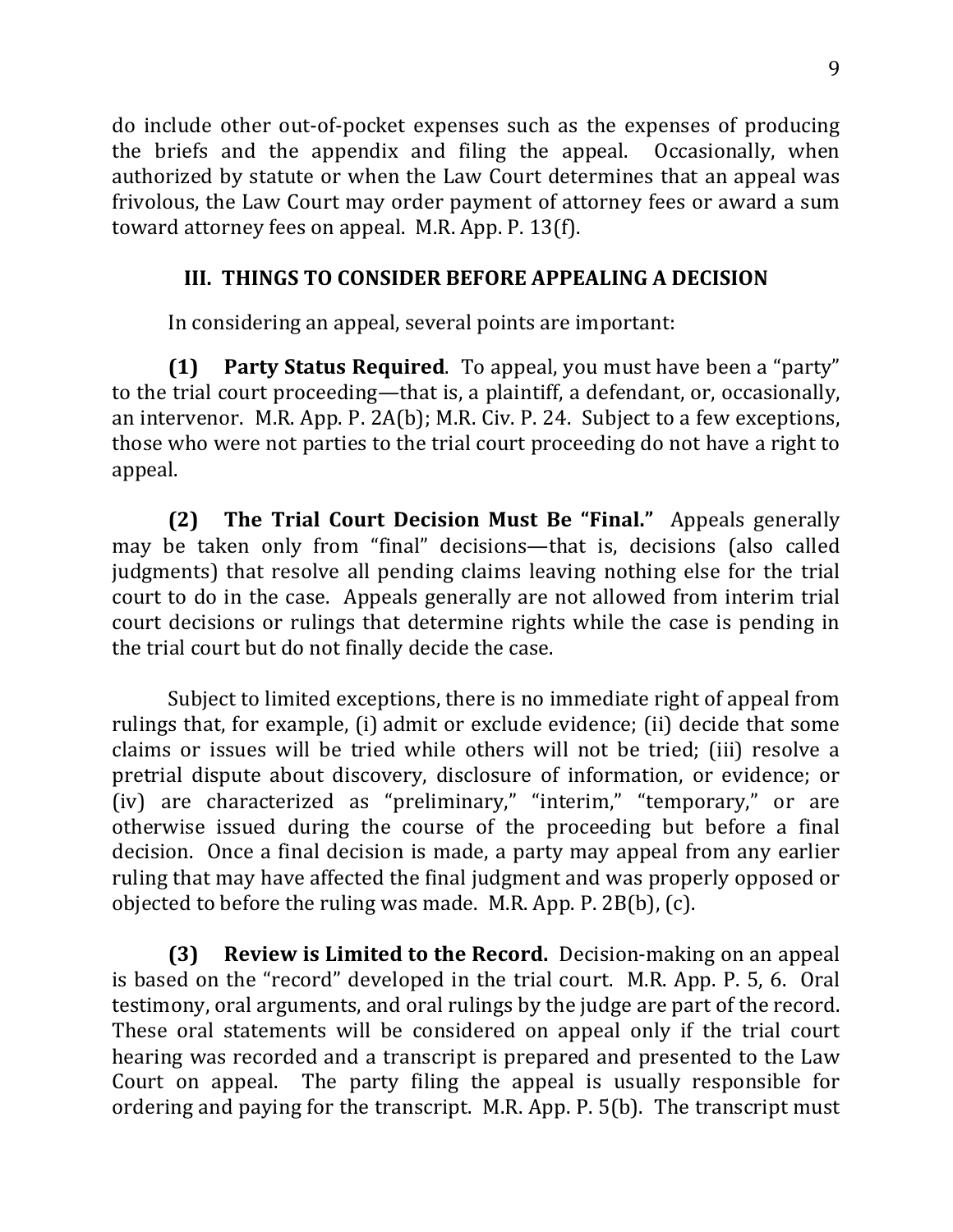be ordered when the notice of appeal is filed. M.R. App. P. 2A(d). When no transcript is presented, the Law Court generally will infer that the record would support all findings of fact and discretionary rulings, including remedies, ordered by the trial court.

**(4) Appeal is Not a New Trial.** An appeal is not a new trial. The Law Court will not consider new testimony, new exhibits, or other material relating to the facts of the case that were not presented to the trial court. When new facts, new testimony, or new exhibits are discovered for the first time after trial, and could not have been discovered before trial, the appropriate remedy may be a motion to the trial court for a new hearing or trial as described in M.R. Civ. P. 59,  $60(b)$ , or M.R.U. Crim. P. 33.

**(5) Objection to Trial Court Ruling Necessary.** Most trial court rulings on the facts, on the evidence, or on procedural matters must have been opposed or objected to on the record in the trial court before any challenge to the ruling will be considered on appeal. There is an exception to this rule infrequently applied—for what are called "obvious" or "plain" errors, when the trial court makes a ruling that is not correct as a matter of law and the challenged ruling substantially affects a party's personal, property, or liberty rights or the fundamental fairness of the proceeding. *See* M.R. Evid. 103(d) and M.R.U. Crim. P. 52(b).

**(6) Standards of Review.** The standard of review for most issues will fall into one of three broad categories: (i) "de novo" review on questions of law, (ii) "clear error" or "sufficiency of the evidence" review of trial court fact-finding, and (iii) "abuse of discretion" review of questions involving the trial court's exercise of discretion.

The Law Court will reach its own decision as to whether a ruling of law subject to appeal was correct or incorrect. The Law Court gives the trial court no "deference" on review of legal questions.

On fact questions, the Law Court will conduct a "deferential" review for "clear error," meaning that it will defer to the trial court's decision as to  $(1)$  which witnesses to believe and not believe;  $(2)$  what significance to attach to particular testimony or exhibits; and (3) what inferences may or may not be drawn from evidence or exhibits. In "clear error" review, a factual finding will be affirmed if supported by some evidence properly admitted into the record.